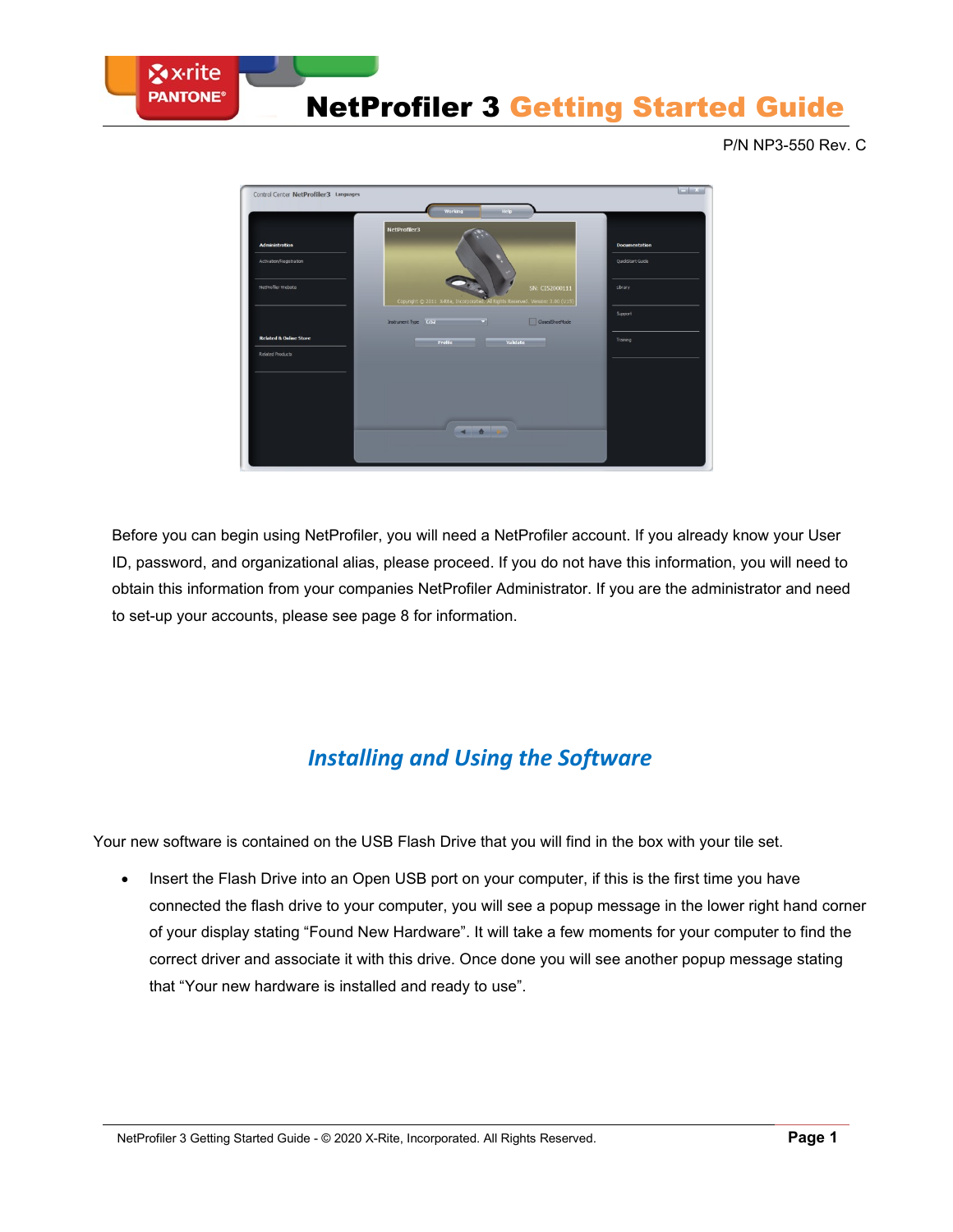

### *Windows 7, 8 or Windows 10*

### *On Windows systems you will see windows similar to those that follow*

• You will see the following window, if there is no option to "Open window to View Files" like here, click the Red X to close this window.



- Click the Start button in the lower left hand corner of your screen, and then click on the word computer
- You will see a window as shown below, single click on the "Kingston" thumb drive in the left hand column, then double click on the file named START\_HERE in the right hand column

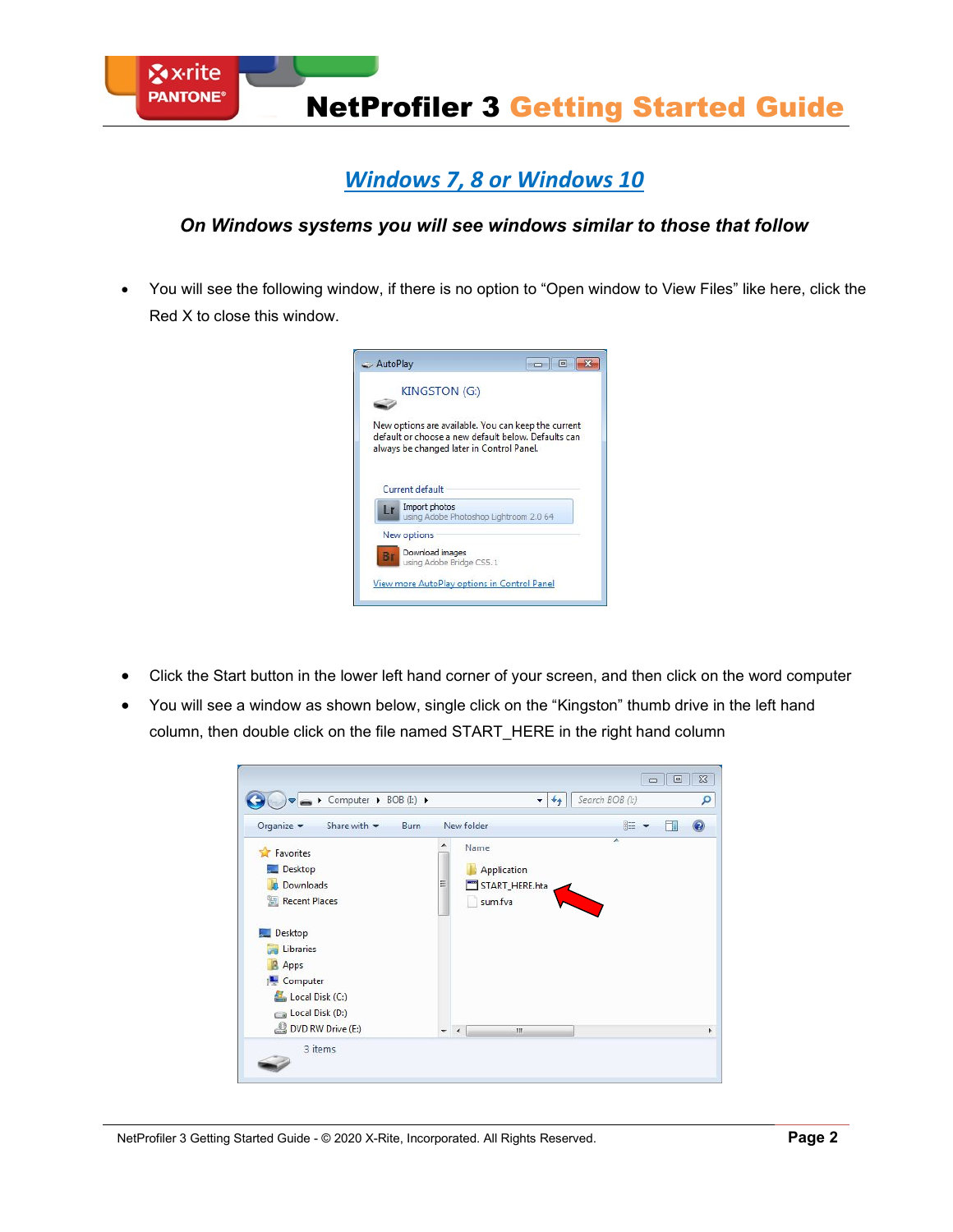

# *You will see the following "Dashboard" screen*



- 1. "View the Getting Started Guide" As noted above, a printed copy of this was included in the package you received. A digital copy is included here for your convenience.
- 2. "Install the Software on your PC" During installation choose the option to "Install and run from Local Hard Drive" unless you need to use NetProfiler from a computer which does not have internet access. If this is the case please read the instructions on page 5.
- 3. "Watch the Training Video" This would be recommended for everyone using this version of NetProfiler for the 1<sup>st</sup> time. Even if you have used NetProfiler in the past, the interface has been updated. To begin the video you may click on the right pointing triangle in the lower left hand corner of the player, or on the words "Full Screen". To exit full screen mode, press the Escape "Esc" key on your computer keyboard. The video will prompt you to pause and minimize the video at specific points so that you may complete that step in the software.

NetProfiler 3 Getting Started Guide - © 2020 X-Rite, Incorporated. All Rights Reserved. **Page 3**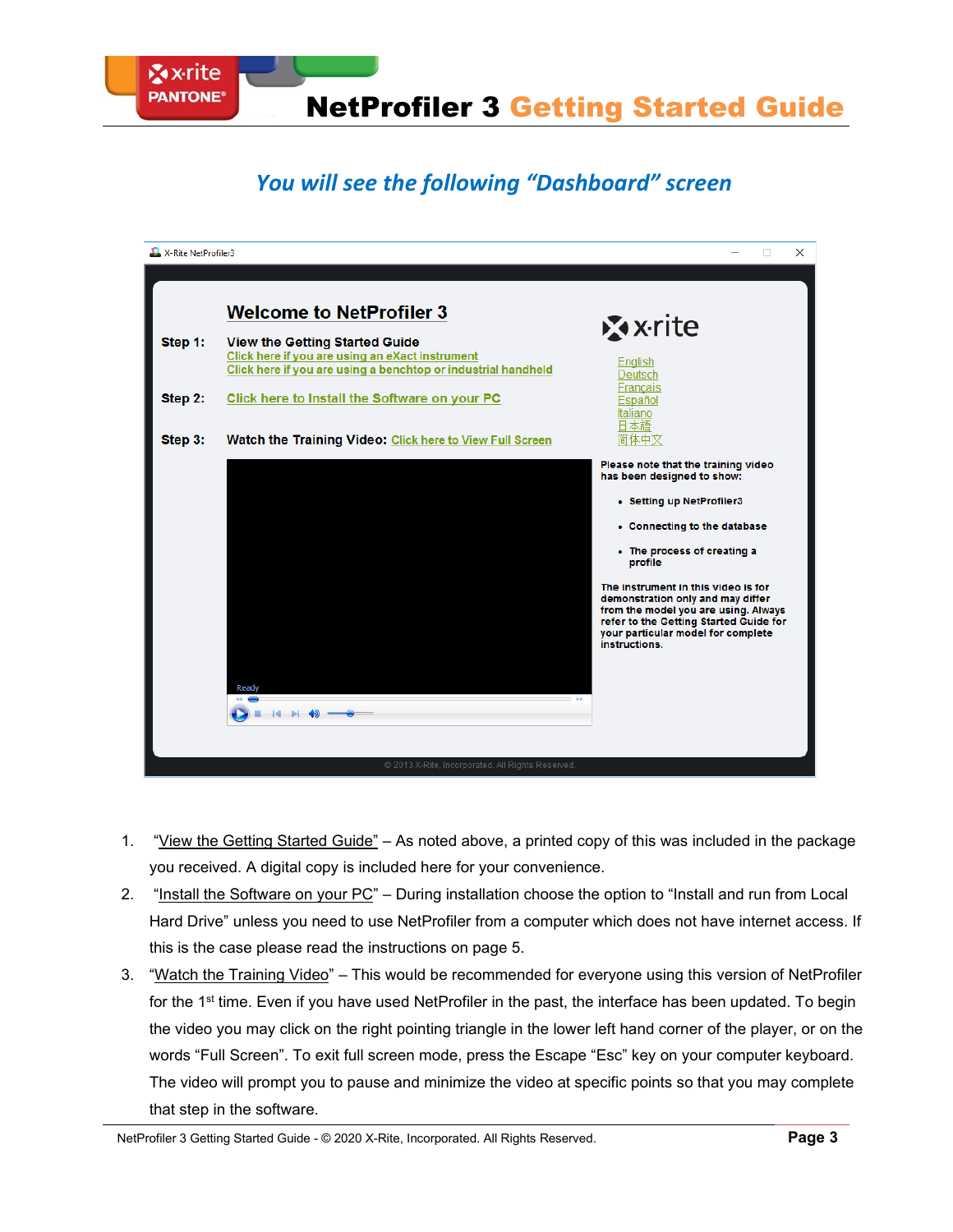### *Running from a computer which does not have internet access*

**⊠x**∙rite **PANTONE®** 

During installation, you will be prompted to either "Run from USB Drive" or "Install and run from Local Hard Drive". The suggested method is to install and run from your local hard drive. The option to run from the USB Drive has been added to NetProfiler 3 for those customers who find it necessary to generate profiles from a computer that does not have access to the internet. If this is your situation, choose the option to "Run from USB Drive" on those machines which do not have internet access.

Please note that when running in this mode you must build your first profile on a computer which does have internet access. This downloads the calibration data for your tile set, and your license information to the flash drive. After this initial profile you may create additional profiles using computers which do not have internet access.

After building profiles from your computers with no internet access, you may upload your profile information to the server by connecting the flash drive to a computer which has access and launching the NetProfiler application. The information will automatically synch. After a minute you may close the application and remove the flash drive.

| Setup - NetProfiler v3.3.10                                                                                                                                                   |  | ×      |
|-------------------------------------------------------------------------------------------------------------------------------------------------------------------------------|--|--------|
| <b>Select Additional Tasks</b><br>Which additional tasks should be performed?                                                                                                 |  |        |
| Select the additional tasks you would like Setup to perform while installing NetProfiler,<br>then click Next.<br>Run from USB Drive<br>Install and run from Local Hard D<br>О |  |        |
| $<$ Back<br>Next                                                                                                                                                              |  | Cancel |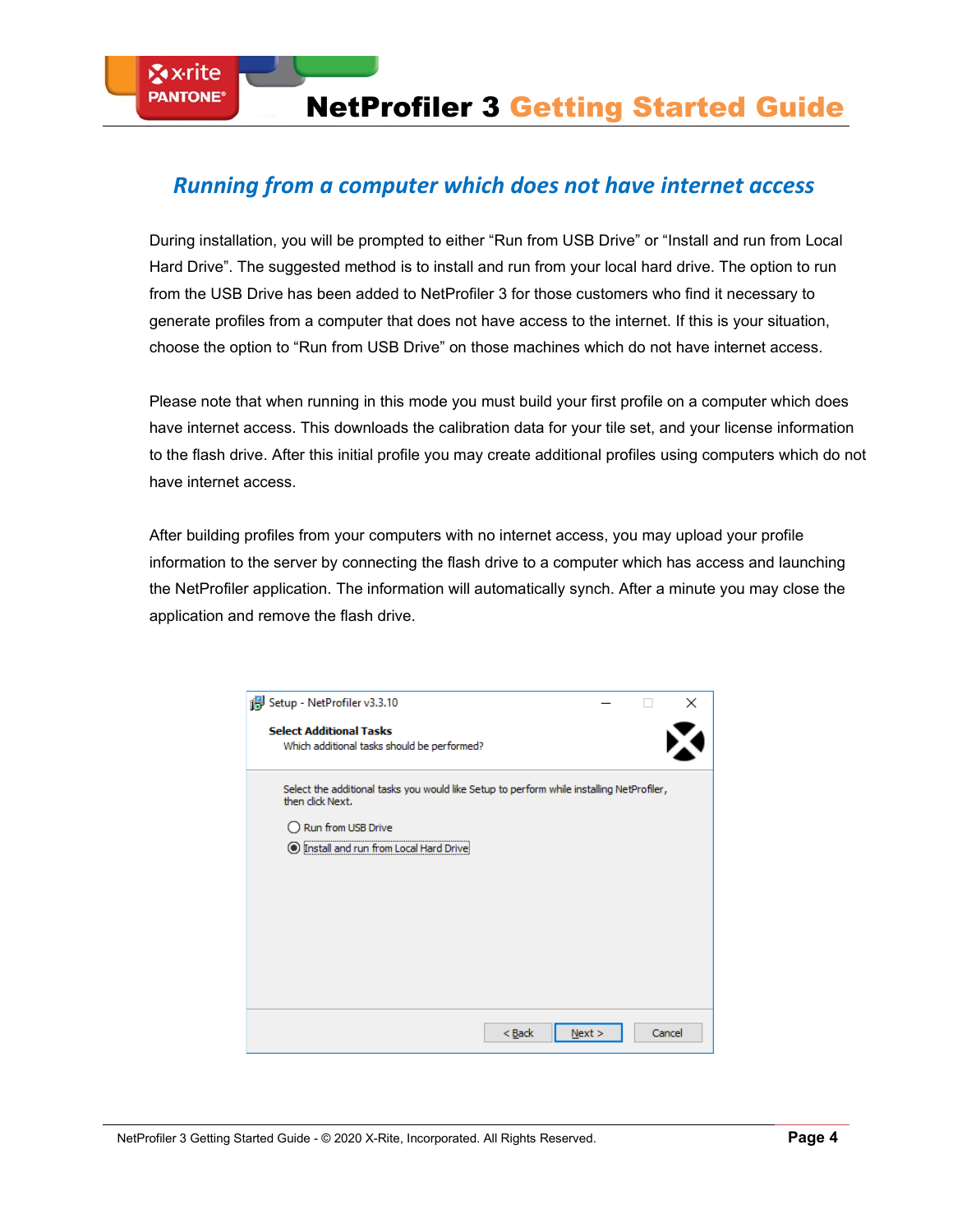#### *IMPORTANT NOTES:*

**X** x-rite **PANTONE®** 

- Once you have started the software, if you want to Profile your instrument, please click on the "*Profile*" button, not the "*Activate*" button.
- If you are using a hand-held instrument your kit will include a "NetProfiler Base Assembly". This is used to hold the NetProfiler tiles as you measure them. Position the tiles into opening, aligning notch on the tile to the tab on the base. The shoe of your instrument will fit into this assemble just as it does with your calibration reference.
- If you are using a hand-held instrument, you will have an option to select "*Closed Shoe" mode*. Only select this option if you are using the instrument in a fixture where you need to activate readings from the software.

| Control Center NetProfiler3 Languages                        |                                                                                                   | $-1$ X               |
|--------------------------------------------------------------|---------------------------------------------------------------------------------------------------|----------------------|
|                                                              | <b>Work Space</b><br>Help                                                                         |                      |
| <b>Administration</b>                                        | NetProfiler3                                                                                      | <b>Documentation</b> |
| Activation/Registration                                      |                                                                                                   | Quick Start Guide    |
| NetProfiler Website                                          | SN: CI52000160<br>Copyright @ 2011 X-Rite, Incorporated. All Rights Reserved. Version: 3.00 (B01) | Library              |
|                                                              | ClosedShoeMode<br>Instrument Type Ci52                                                            | Support              |
| <b>Related &amp; Online Store</b><br><b>Related Products</b> | Valida'<br>Profile                                                                                | Support              |
|                                                              | <b>Closed Shoe</b><br><b>Mode</b>                                                                 |                      |
|                                                              | <b>Profile Button</b>                                                                             |                      |
|                                                              | 4 8 P                                                                                             |                      |
|                                                              |                                                                                                   |                      |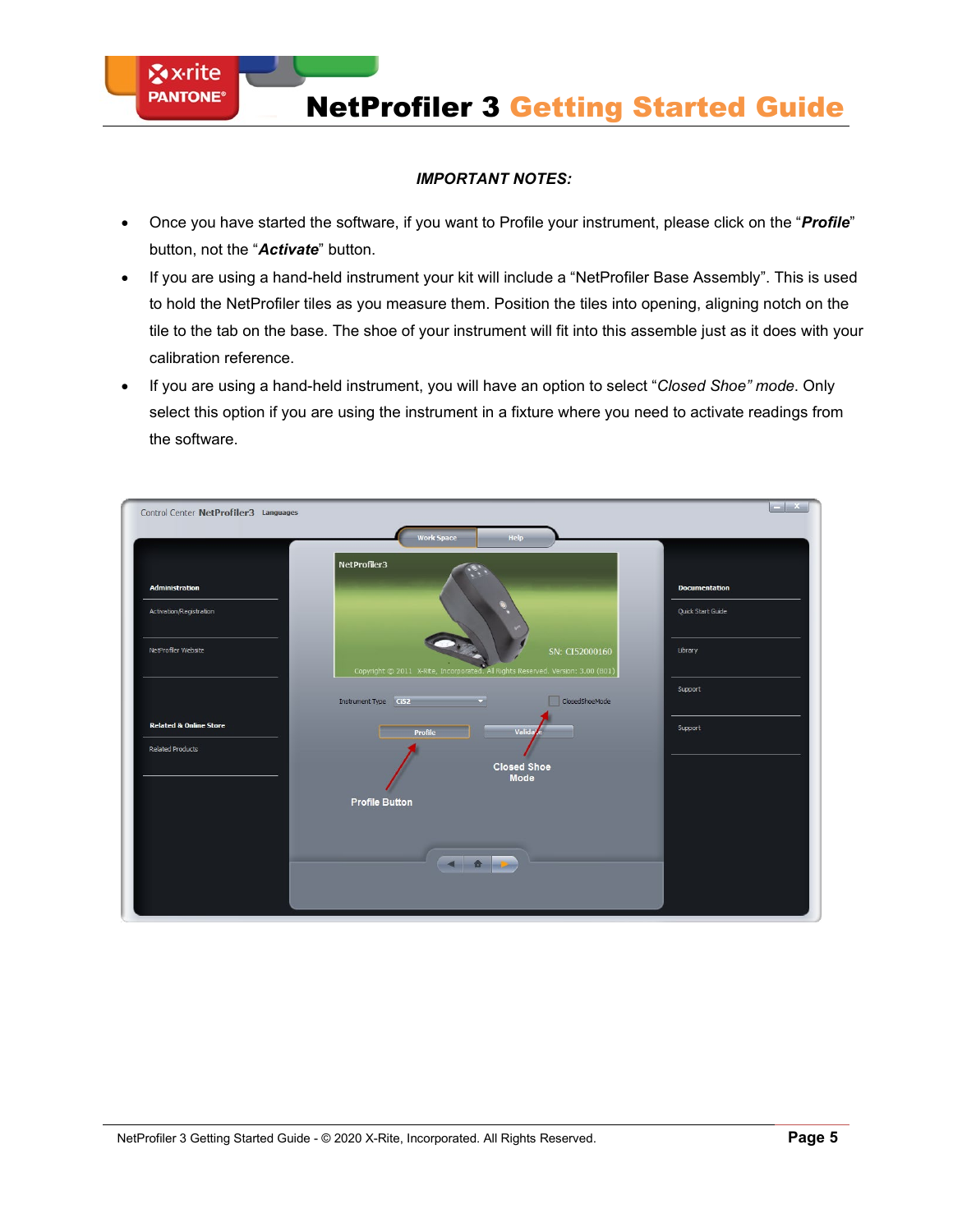

• You will need to enter your tile set number into the NetProfiler software. This number is contained on a sticker on your tile set. This number will have a format similar to HHS###C, or BTS###C.



- After calibrating your instrument the 1<sup>st</sup> time you will be performing a repeatability test on the white and dark blue tiles from your NetProfiler tile set. If using a handheld instrument in "open shoe" mode, you will need to press and hold your instrument in the read position until a series of measurements is completed – you will see a progress bar in the software as these readings are taken.
- After the repeatability section, you will be asked to once again calibrate your instrument, be sure to go back to the calibration reference that came with your instrument.
- After this second calibration, you will be prompted to read each one of the tiles in your NetProfiler tile set. Each tile will be read just once; there is no reason to hold the instrument in the read position for an extended period during this portion of the profiling process.
- After completing the profiling process, you will want to click "Store New Profile" to save this profile.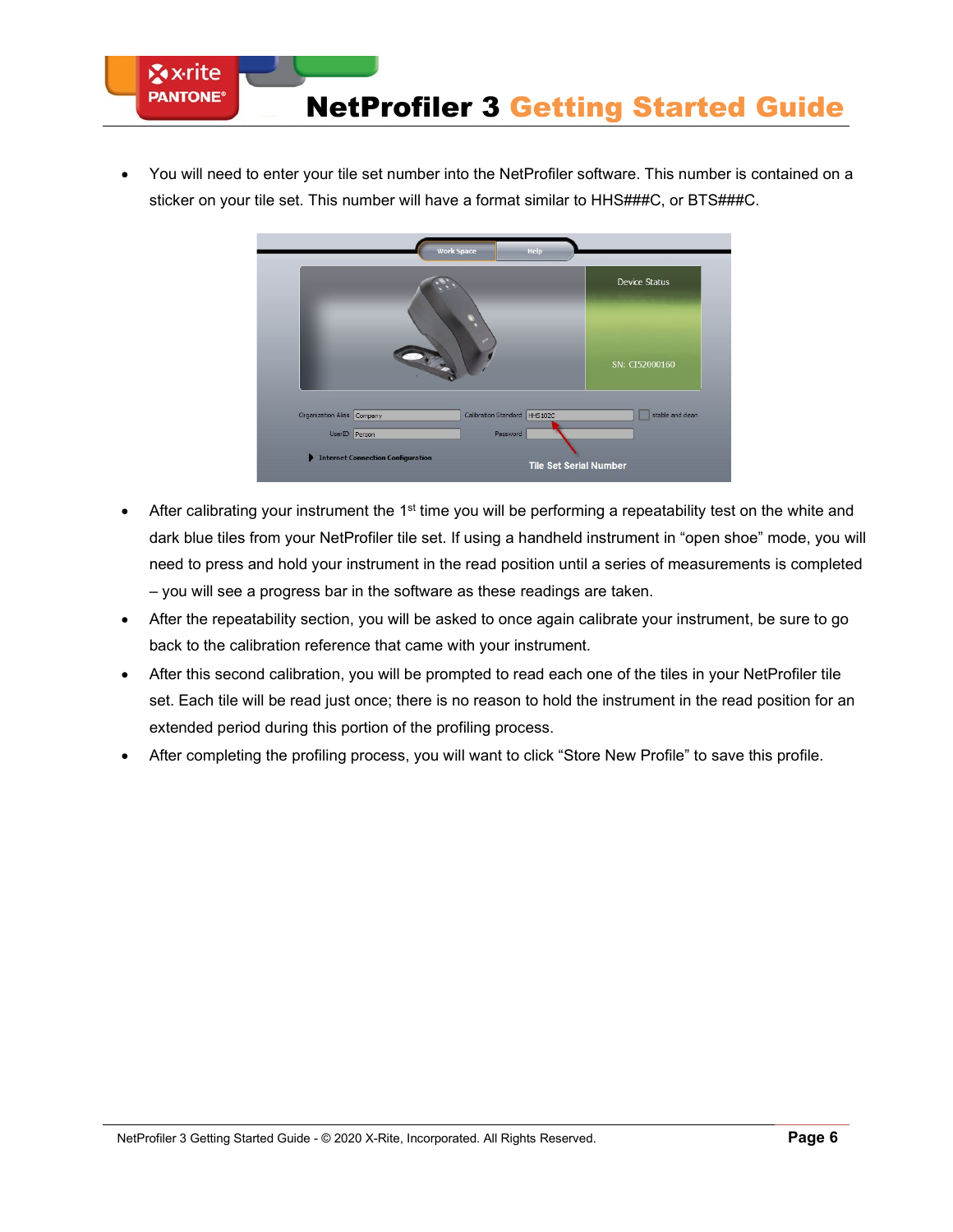## *NetProfiler Administrator Information*

## *Setting Up Your NetProfiler Account and Registering Your Instrument*

#### **Getting started**

Before you can begin using NetProfiler to maintain the accuracy and consistency of your measurement devices, your organization will need a NetProfiler account, a NetProfiler Administrator, and your spectrophotometers registered.

#### **NetProfiler Administrator**

As the administrator you will have full access to all functions and information concerning your NetProfiler account and will have the ability to create users and set access levels for your account. If your organization has more than one location, you may create sub-organizations. To create your account, please complete the form on the last page of this document and fax or email it to us (using the contact information on the form). We will setup your NetProfiler account and provide login information. You can then setup your individual user accounts.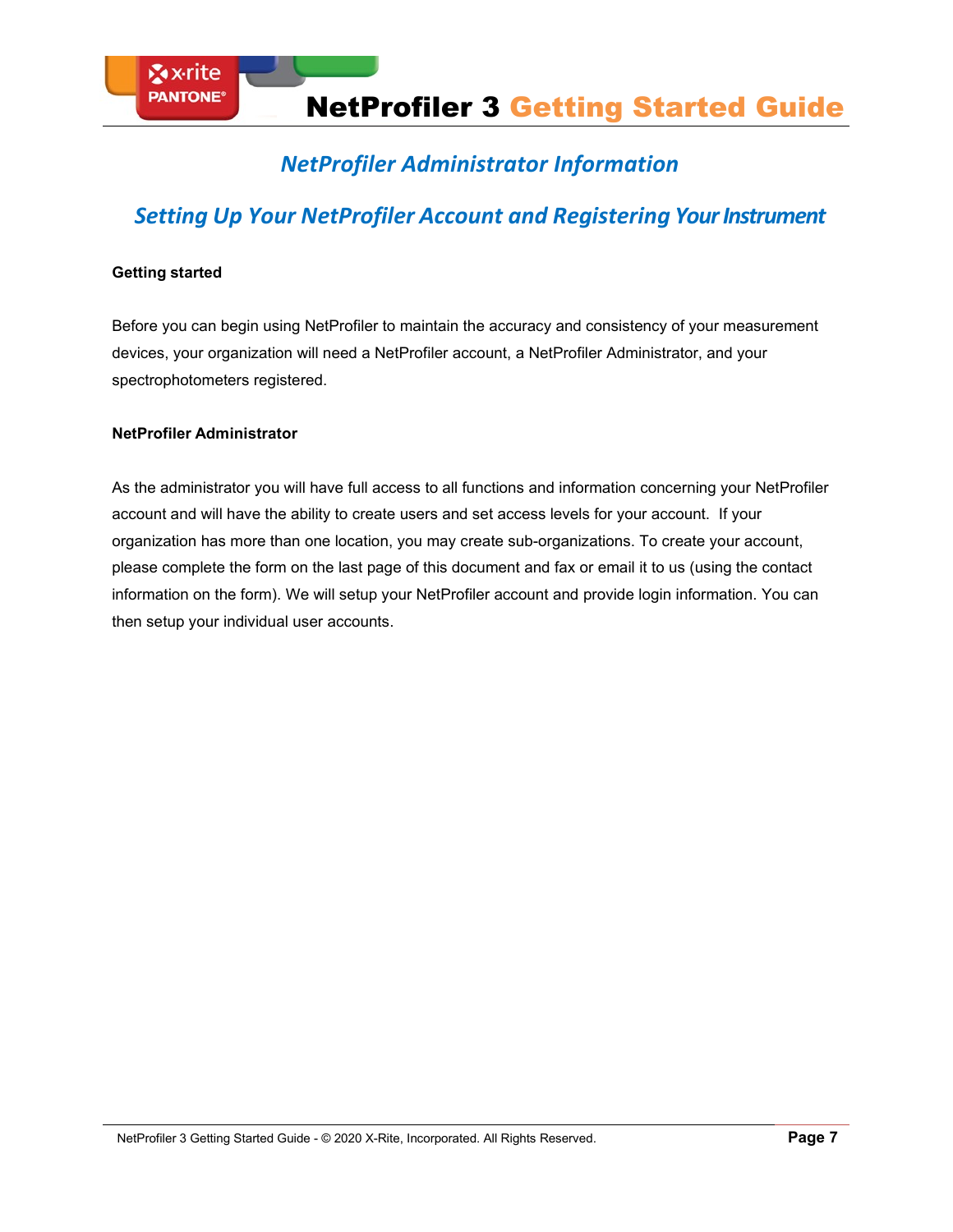# *Logging in*

When you receive your login credentials, you will be able to log in to your account at the following location:

#### <http://netprofiler.xrite.com/>

The NetProfiler Web Based Functions Online Help System contains instructions for creating new users. If you require additional assistance, please email [casupport@xrite.com o](mailto:casupport@xrite.com)r call us at 1-888-826-3042, option #2.

#### **NetProfiler Client Software**

Your NetProfiler Organizational Alias, User ID and password will also be required to login to the NetProfiler 3 client software.



NetProfiler is a subscription based service and your subscription is associated to the serial number of your spectrophotometer. Your instrument will have to be registered on the NetProfiler server before you can begin profiling. Instruments can be registered using the form below and by following the same procedure described above to create your NetProfiler account.

The NetProfiler guided learning tutorial will walk you through the login process. If you have any questions, please email [casupport@xrite.com o](mailto:casupport@xrite.com)r call us at 1-888 826-3042, option #2